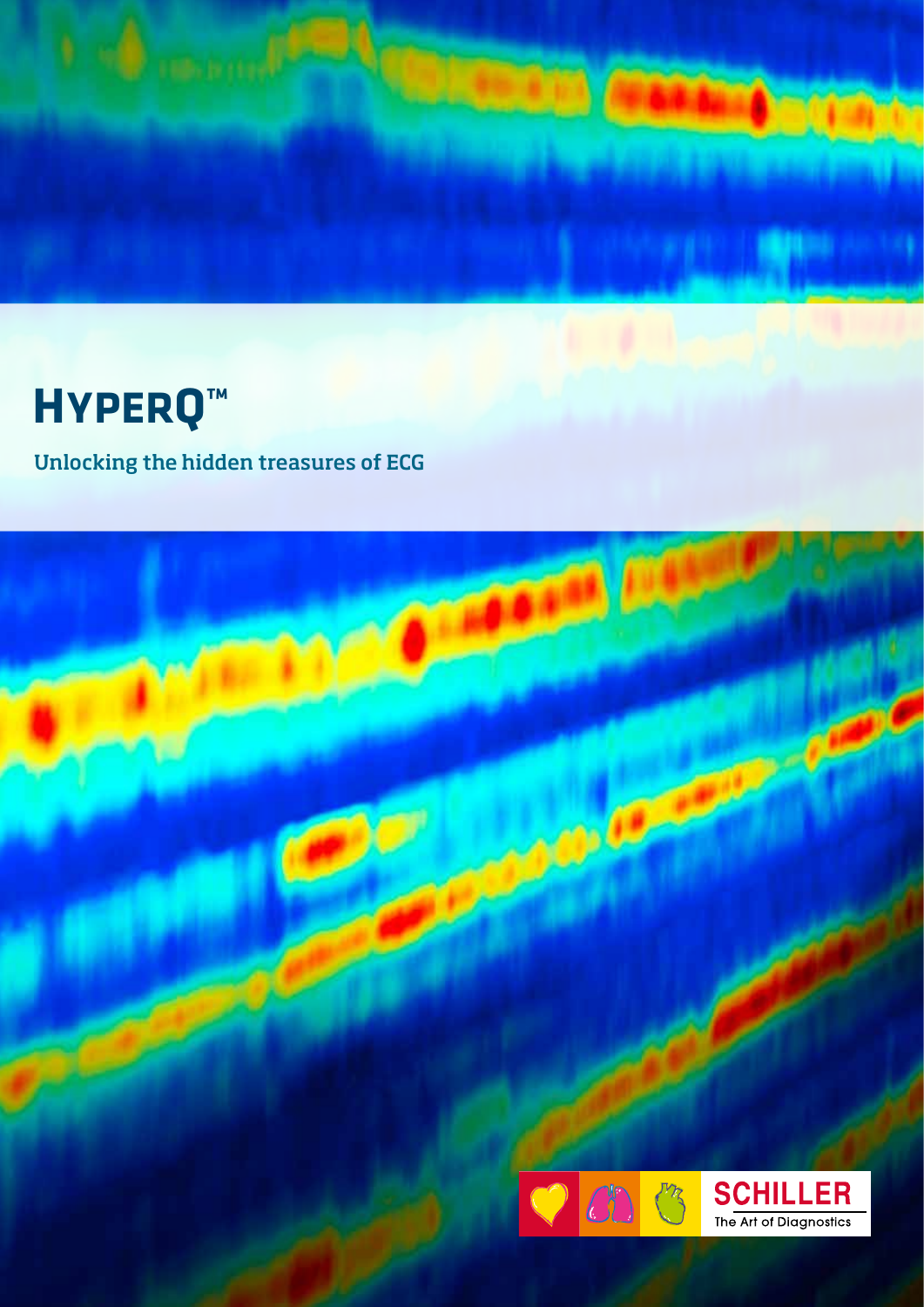# HYPERC

The groundbreaking HyperQ technology with superior accuracy provides a unique solution for the detection and evaluation of Coronary Artery Disease (CAD) and Acute Coronary Syndrome (ACS).

HyperQ: more accurate diagnosis, fewer false alarms.

#### HyperQ: selected publications

 The Use of ECG Depolarization Abnormalities for Detection of Stress-Induced Ischemia as defined by Myocardial Perfusion Imaging, Tali Sharir et al., American Journal of Cardiology (2012); 109(5) 642-650.

- High-Frequency QRS Analysis Improves the Specificity of Exercise ECG Testing in Women Referred for Angiography, David Rosenmann et al., Journal of Electrocardiology, Vol. 46(1) pp. 19–26, January 2013
- The cost-effectiveness of stress testing using high-frequency QRS analysis, Guy Amit et al., Int. J. Medical Engineering and Informatics 2013, Vol. 5, No. 1, pp. 68–80.
- High-Frequency QRS Analysis in Patients with Acute Myocardial Infarction A Preliminary Study. Amit G et al, Annals of Noninvasive Electrocardiology. Volume 18, Issue 2, pages 149–156, March 2013
- Feasibility of high-frequency QRS analysis in patients with acute myocardial infarction. Amit G et al, J. of Electrocardiology 44 (2011) 742–747

 Analysis of Depolarization Abnormalities in the Evaluation of Patients with Chest Pain. Galante O et al, Euro. Heart J. (2011) 729, P4184

# **STRESS**

## REVOLUTIONISING THE DETECTION OF CORONARY ARTERY DISEASE

Coronary Artery Disease (CAD) screening is largely based on stress ECG testing that has a limited diagnostic accuracy. Additionally, there are growing concerns over exposure to radiation and cutbacks on payment for costly cardiac imaging.

HyperQ stress ECG testing provides a low-cost, non invasive, radiation-free and highly reliable first line CAD diagnostic solution for private cardiology practices as well as cardiology departments in hospitals. HyperQ is based on solid scientific and clinical research and is FDA-cleared and CE-marked.



#### WOMAN WITH NEGATIVE HYPERO AND ABNORMAL ST

65 years, female: ST segment analysis shows significant abnormalities. However, the HyperQ analysis correctly detected normal coronary

### HyperQ Stress: unbeatable benefits

Significant increase in diagnostic accuracy

- : Higher sensitivity in diagnosing ischaemia
- Fewer false alarms in non-ischaemic patients
- Performs equally well in women and men
- : Provides clear results in patients with equivocal standard stress ECG test results
- : Fits into existing workflows
- : Same procedure as traditional stress ECG tests
- 12-lead configuration
- User-friendly and interactive interface
- : Straightforward interpretation

HyperQ Stress is integrated in the following SCHILLER devices: CARDIOVIT CS-200 Excellence and CS-200 Touch.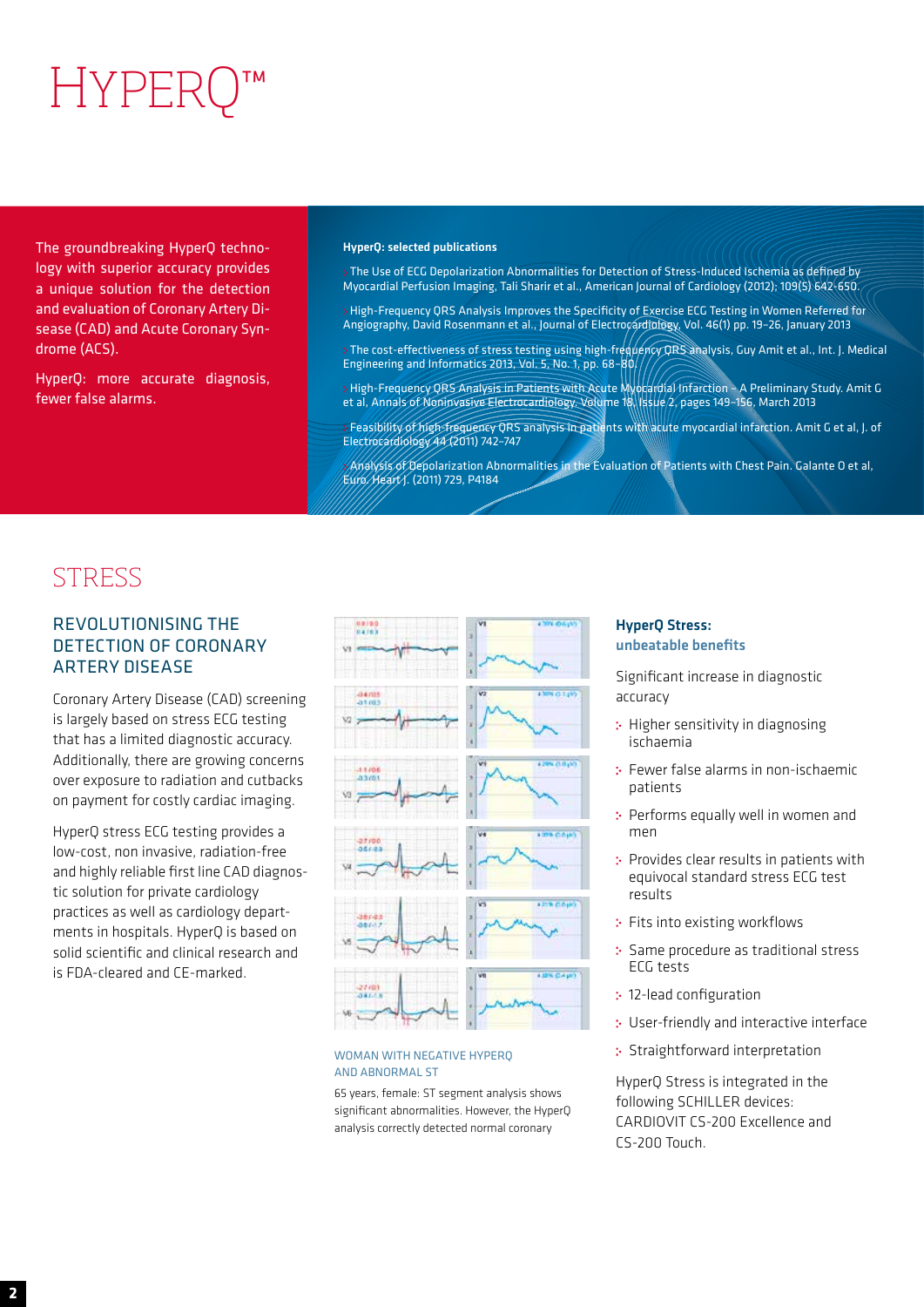

#### HIGHEST ACCURACY IN WOMEN

CAD continues to be underdiagnosed in women, contributing to a higher mortality rate. Although coronary hagiography is the gold standard for the diagnosis of CAD, it is an expensive, invasive test that is appropriate for only a minority of women who present with chest pain symptoms. Non-invasive testing plays an important role in identifying women with CAD, enabling preventive and therapeutic interventions to be appropriately used, decreasing the risk of MI and improving the survival chances. Thanks to HyperQ's high frequency analysis, SCHILLER is able to go far beyond the standard ST-segment diagnosis with its limited accuracy, and interpret the QRS complex.

SCHILLER thus provides an insight into the major and crucial contraction part of the cardiac cycle, providing unprecedented accuracy using a non-invasive solution.

## REST

## EARLY DETECTION OF ACUTE CORONARY SYNDROME (ACS)

Chest pain is one of the main reasons for hospital emergency department visits worldwide. Early risk stratification of patients presenting with chest pain and suspected acute myocardial ischaemia or infarction is a major clinical challenge. Resting 12-lead ECGs, a mainstay in the management of acute myocardial ischaemia, is limited by low sensitivity, especially in cases of non ST elevation myocardial infarction and unstable angina.

Studies have shown that only 25 % of patients who were suspected of having ACS on the basis of specific symptoms were eventually diagnosed with ACS. Adding an additional criterion may revolutionise one of the most commonly used routines in emergency departments.



#### PATIENT WITH POSITIVE HYPERQ AND ACS

62 years, female, ACS: as displayed on the side, ST segment analysis shows no abnormalities. However, the HyperQ analysis correctly detects significant ischaemia.

### HyperQ Rest: unbeatable benefits

- : HyperO Rest provides high accuracy. early detection and superior diagnostic value.
- : No need for oversized, expensive devices—extracts additional, previously unseen data from the standard 12-lead ECG.
- : Suitable for emergency departments, emergency medical services, primary care clinics and telemedicine services.

HyperQ Rest is integrated in the following SCHILLER devices: CARDIOVIT CS-200 Excellence and CS-200 Touch.